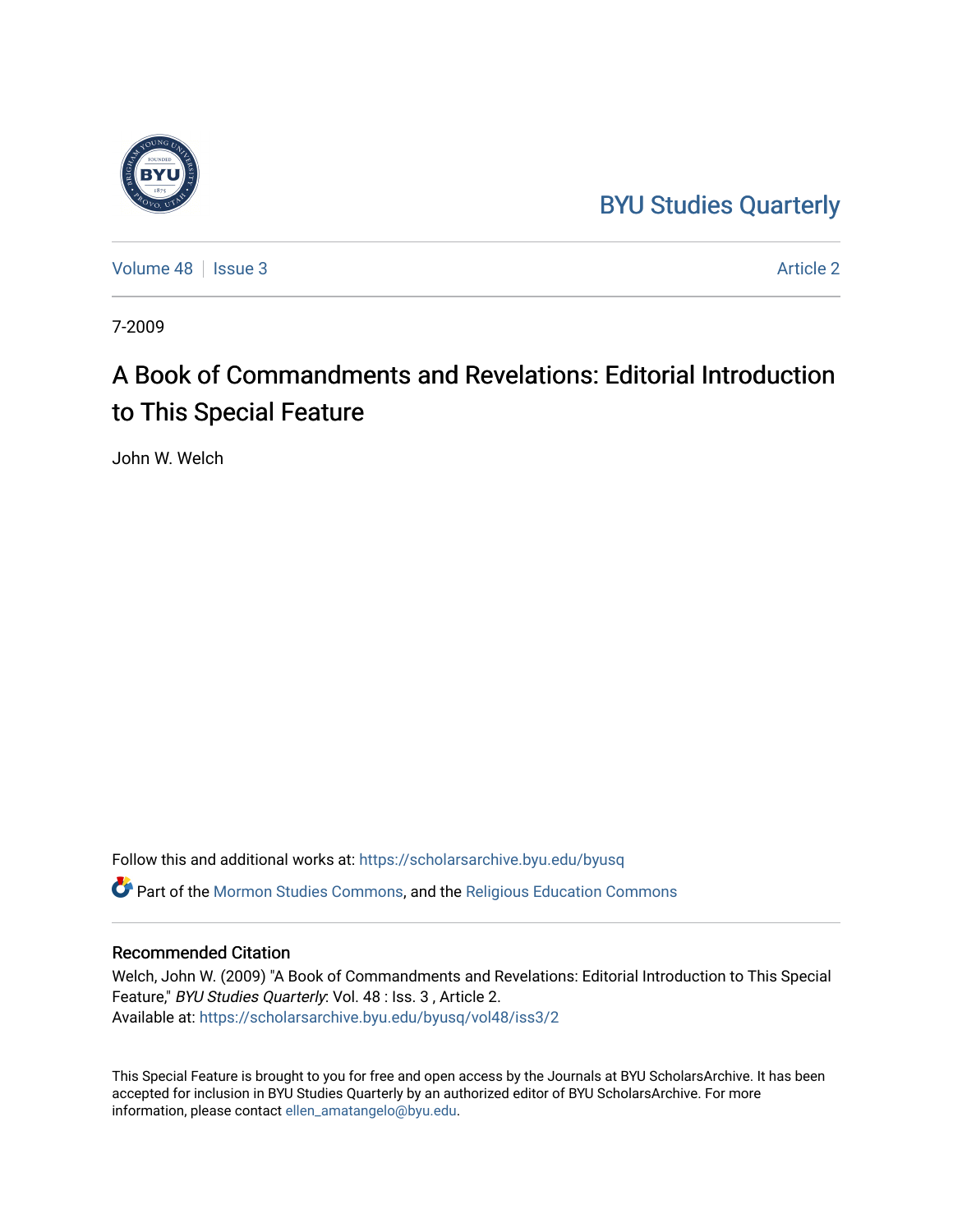

A Book of Commandments and Revelations, shown here without its replacement cover, contains the earliest surviving manuscript versions of many of Joseph Smith's revelations. Courtesy Church History Library, © Intellectual Reserve, Inc.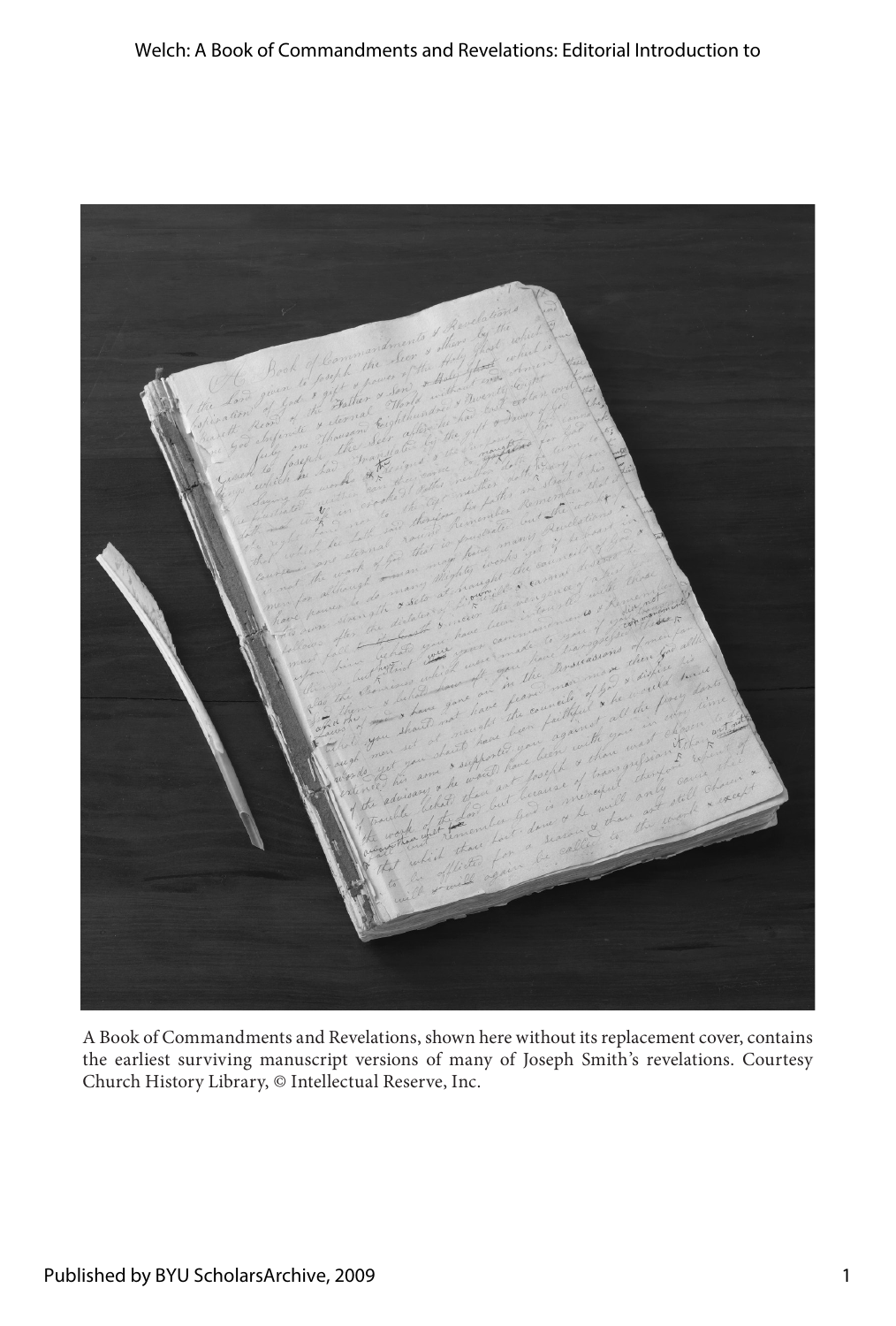## **A Book of Commandments and Revelations Editorial Introduction to This Special Feature**

*John W. Welch*

We are very pleased to present in this issue of *BYU Studies* the following illustrated group of papers about the recently published Book of Commandments and Revelations, or the BCR as it is called by those who have prepared it for publication. Having the BCR takes us into the earliest transcriptional stages of revelations from 1829 to 1834 now found in the Doctrine and Covenants. Imagine! For textual scholars, having the BCR is something akin to uncovering a discarded draft of the Declaration of Independence or some of the missing records used by Luke in preparing his gospel.

Shortly after arrangements were finalized in May 2009 for the publication of the BCR, a plenary session about it was held at the Mormon History Association (MHA) meeting in Springfield, Illinois, at which the papers in this special feature were presented. BYU Studies thanks the MHA and the Church Historian's Office for making this special feature possible.

As Elder Marlin K. Jensen said in the July 2009 *Ensign*, the BCR "served as the principal source for the 1833 publication of A Book of Commandments,"<sup>1</sup> the precursor to the first edition of the Doctrine and Covenants in 1835. The BCR contains the only surviving early manuscripts of some revelations, as well as a few that are previously unpublished.

This new volume in *The Joseph Smith Papers* is a stunning publication. As said by James Hutson, chief of the Manuscript Division of the Library of Congress, "This volume is a model of modern documentary editorial practices. Every conceivable device, including color coding of editorial changes, has been used."2 No expense has been spared in producing this monumental volume. Its substance will be of enduring value.

*BYU Studies 48, no. 3 (2009)* 5

2